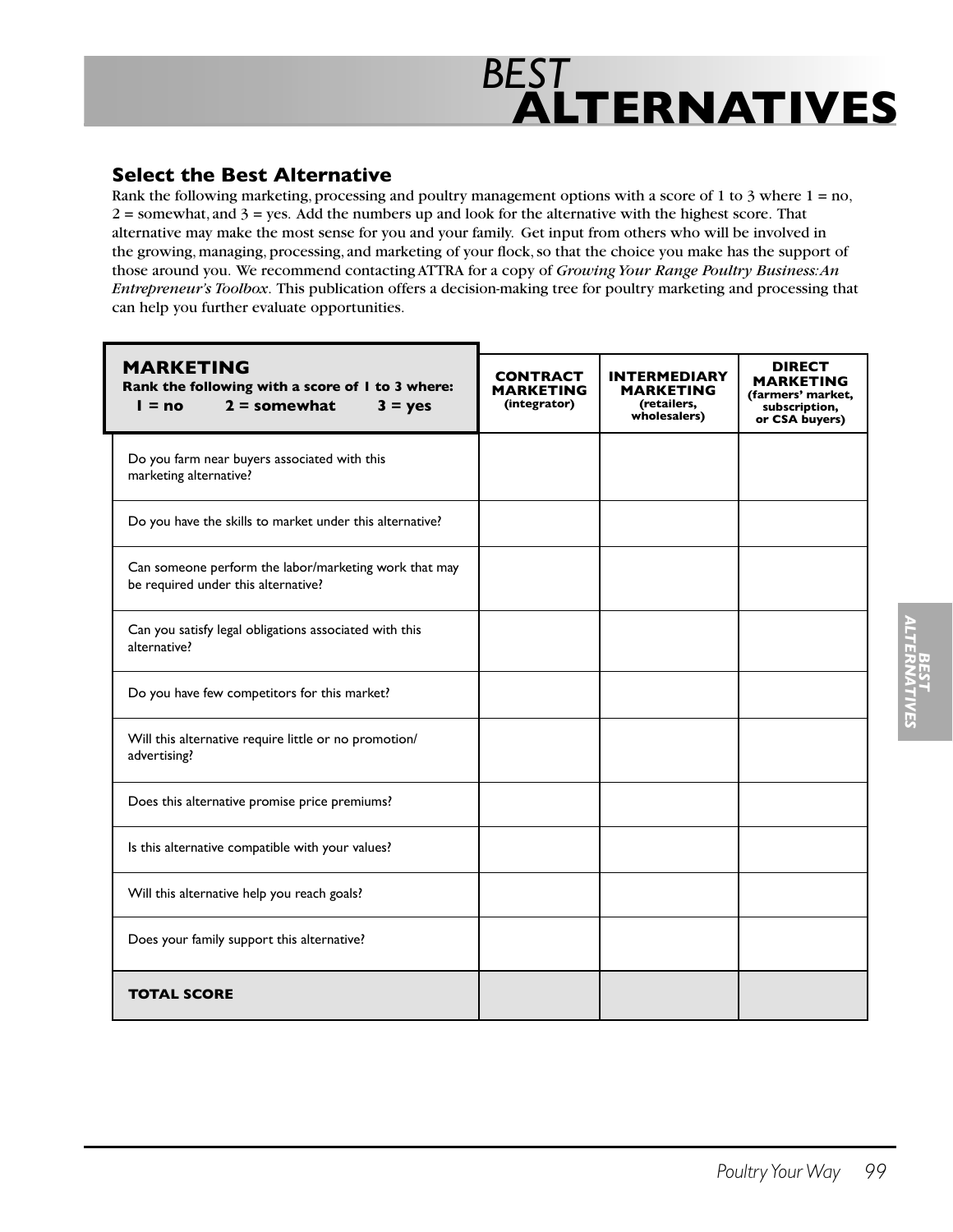# *BEST ALTERNATIVES*

| <b>PROCESSING</b><br>Rank the following with a score of I to 3 where:<br>$l = no$ 2 = somewhat<br>$3 = yes$             | <b>ON-FARM</b><br><b>MANUAL</b> | <b>ON-FARM</b><br><b>MOBILE</b> | OFF-FARM<br><b>CUSTOM</b><br><b>HIRE</b> |  |  |
|-------------------------------------------------------------------------------------------------------------------------|---------------------------------|---------------------------------|------------------------------------------|--|--|
| Do you have the resources needed? (Nearby facility or<br>own site, building, water, equipment, skills, finances)        |                                 |                                 |                                          |  |  |
| Can you satisfy the legal obligations (construction, health,<br>licensing) associated with this processing alternative? |                                 |                                 |                                          |  |  |
| Does this alternative create marketing flexibility (allow you<br>to market off-farm or out-of-state)?                   |                                 |                                 |                                          |  |  |
| Is this alternative financially feasible?                                                                               |                                 |                                 |                                          |  |  |
| Is this alternative compatible with your values?                                                                        |                                 |                                 |                                          |  |  |
| Does this alternative help you reach goals?                                                                             |                                 |                                 |                                          |  |  |
| Does your family support this alternative?                                                                              |                                 |                                 |                                          |  |  |
| <b>TOTAL SCORE</b>                                                                                                      |                                 |                                 |                                          |  |  |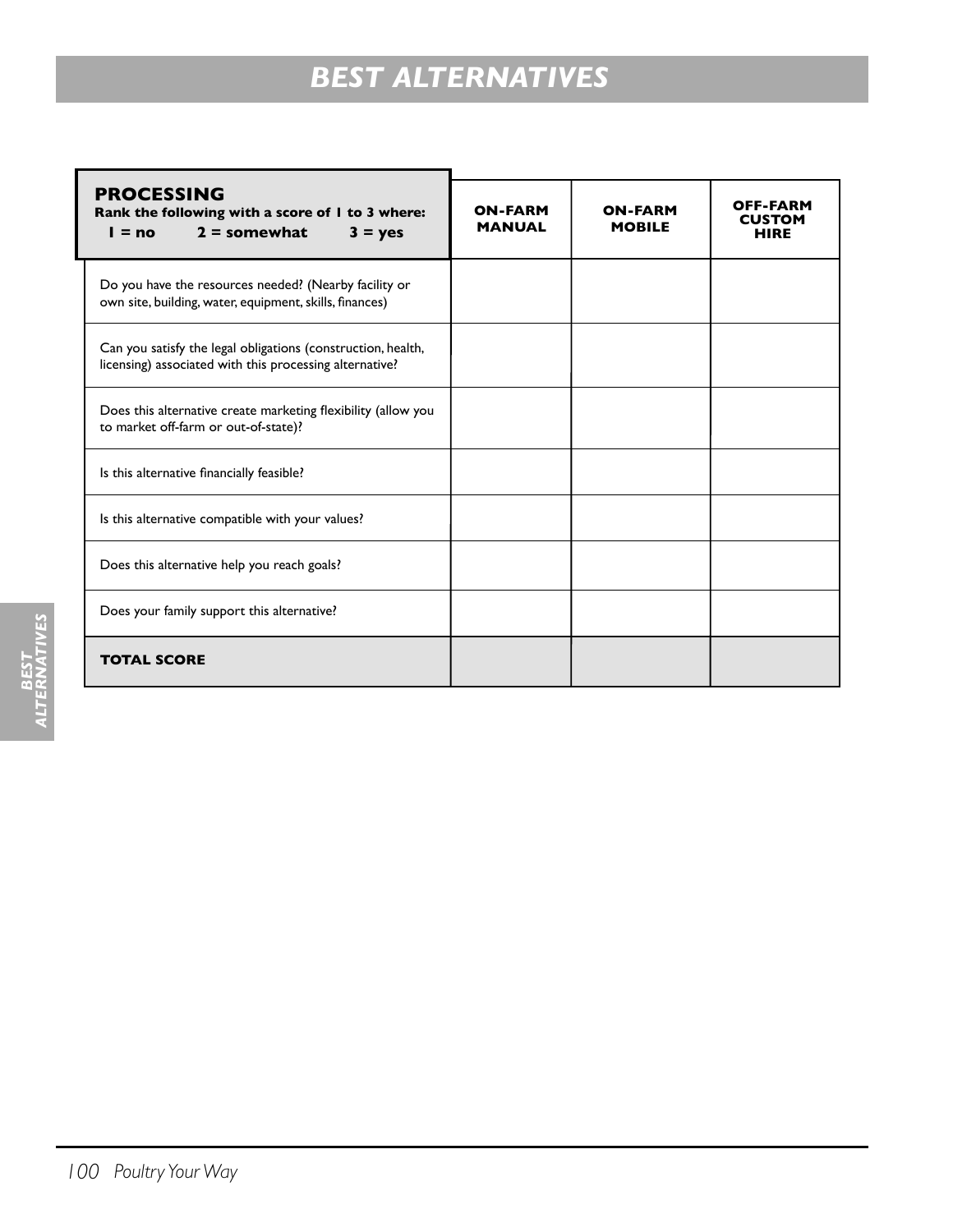# *BEST ALTERNATIVES*

| <b>MANAGEMENT</b><br>Rank the following with a score of I to 3 where:<br>$2 =$ somewhat<br>$I = no$<br>$3 = yes$                     | <b>INDUSTRIAL</b> | <b>TRADITIONAL</b> | DAY-<br><b>RANGE</b> | <b>DAILY</b><br><b>MOVE</b><br><b>PENS</b> | <b>ORGANIC</b> |
|--------------------------------------------------------------------------------------------------------------------------------------|-------------------|--------------------|----------------------|--------------------------------------------|----------------|
| Do you have the resources? (land, building, water,<br>equipment, skills, finances)                                                   |                   |                    |                      |                                            |                |
| Can you satisfy legal obligations (construction<br>permits, licenses)?                                                               |                   |                    |                      |                                            |                |
| Does this alternative generate marketing flexibility?                                                                                |                   |                    |                      |                                            |                |
| Does this alternative provide income security?                                                                                       |                   |                    |                      |                                            |                |
| Does this alternative complement other enterprises?                                                                                  |                   |                    |                      |                                            |                |
| Is this alternative compatible with your values?                                                                                     |                   |                    |                      |                                            |                |
| Does this alternative help you attain goals?                                                                                         |                   |                    |                      |                                            |                |
| Does your family support this alternative?                                                                                           |                   |                    |                      |                                            |                |
| Can you easily exit poultry production under this<br>alternative if you choose to do so?                                             |                   |                    |                      |                                            |                |
| Can you salvage equipment and other investments<br>necessary under this alternative should you choose<br>to exit poultry production? |                   |                    |                      |                                            |                |
| <b>TOTAL SCORE</b>                                                                                                                   |                   |                    |                      |                                            |                |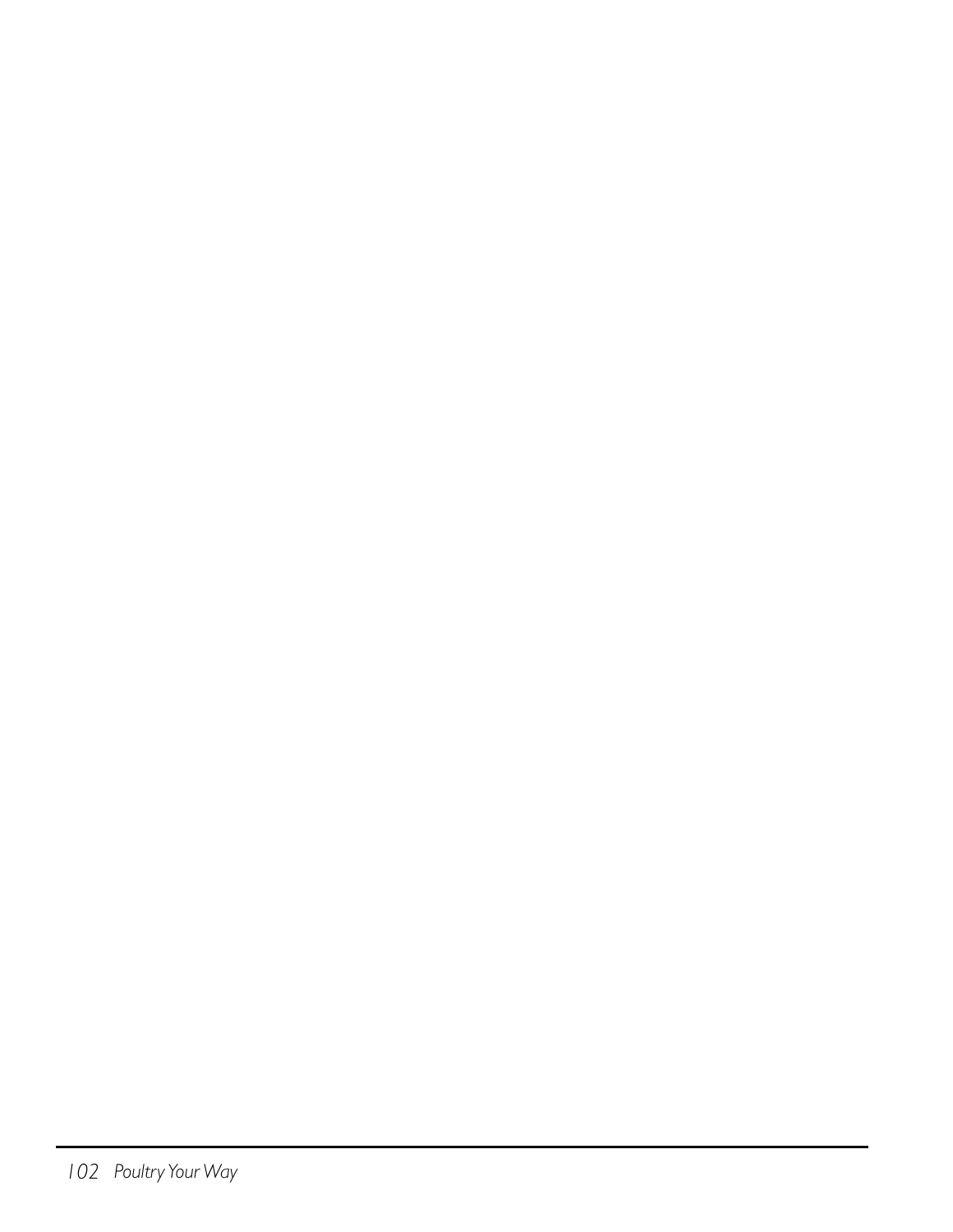

Enterprise plans can help make your idea a success. By mapping out your poultry enterprise ideas, explaining them on paper, and developing a budget, you and your family will be in a better position to make it really work. An enterprise plan will be invaluable if you intend to secure financing for new equipment or if you are interested in developing cooperative marketing and processing relationships. An enterprise plan can help you spot problems on paper before investing time, money, and other resources. Last, but not least, an enterprise plan is a permanent record of your goals, projected output, sales estimates, and financial returns. In other words, an enterprise plan serves as a monitoring tool from which to evaluate the enterprise once up and running. Are you meeting your goals? Are your birds performing as expected? Are sales materializing? If not, why not?

Below are some questions to help you develop a poultry enterprise plan. Answer these questions for the marketing, processing, and management alternatives you've chosen. Use your answers to these questions to begin writing a plan for your poultry enterprise. Be sure to look up CIAS' *Generic Poultry Enterprise Budget* and NCAT's *Growing Your Range Poultry Business: An Entrepreneur's Toolbox* in **Resources**.

#### **Marketing**

Who are your customers? What do they want? Where do your customers shop: farmers' market, retail outlet, other? Do you have any competitors? How will you advertise products and reach customers? What are your legal handling obligations? How will you deliver your products? What will your products sell for (\$)? How much do you expect to sell (sales volume)? How much income do you expect to earn from poultry product sales (gross)?

### **Processing On-farm**

How many eggs and birds will you process each season? Will you process manually or mechanically? Where will you set up your processing facilities? What type of equipment and supplies will you need? Where will you get your equipment and supplies? What will equipment and supplies cost? How much time will it take to process eggs and birds? Will you have help? How much will you spend on labor? What type of permits and inspections will be required? How will you store products?

### **Processing Off-farm**

Is there a custom processor located near by? Will this processor: Handle the species you plan to market? Use your recipes or labels? Handle birds year-round? Perform ethnic slaughter?